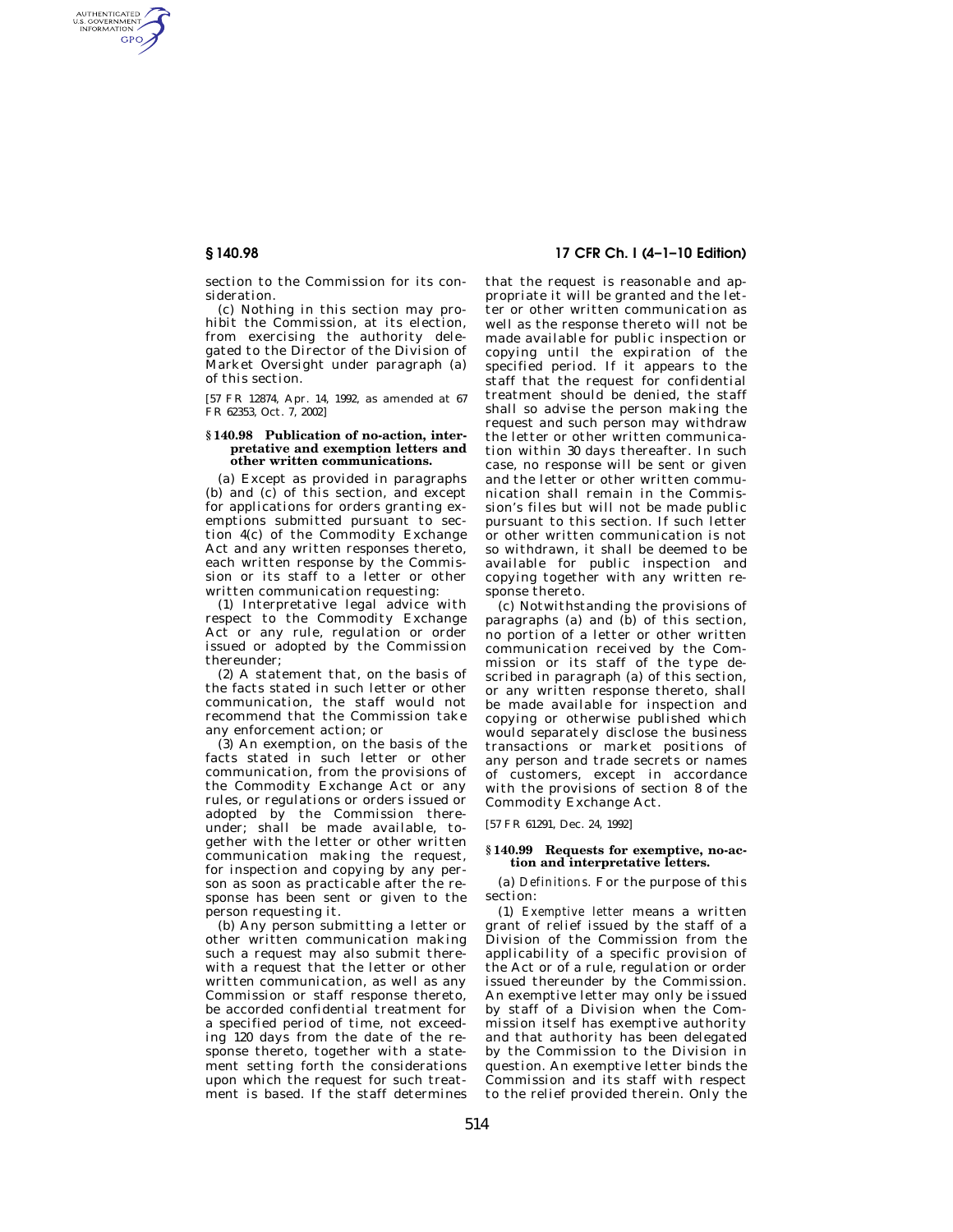## **Commodity Futures Trading Commission § 140.99**

Beneficiary may rely upon the exemptive letter.

(2) *No-action letter* means a written statement issued by the staff of a Division of the Commission or of the Office of the General Counsel that it will not recommend enforcement action to the Commission for failure to comply with a specific provision of the Act or of a Commission rule, regulation or order if a proposed transaction is completed or a proposed activity is conducted by the Beneficiary. A no-action letter represents the position only of the Division that issued it, or the Office of the General Counsel if issued thereby. A no-action letter binds only the issuing Division or the Office of the General Counsel, as applicable, and not the Commission or other Commission staff. Only the Beneficiary may rely upon the no-action letter.

(3) *Interpretative letter* means written advice or guidance issued by the staff of a Division of the Commission or the Office of the General Counsel. An interpretative letter binds only the issuing Division or the Office of the General Counsel, as applicable, and does not bind the Commission or other Commission staff. An interpretative letter may be relied upon by persons in addition to the Beneficiary.

(4) *Letter* means an exemptive, no-action or interpretative letter.

(5) *Division* means the Division of Clearing and Intermediary Oversight or the Division of Market Oversight.

(b) *General requirements.* (1) Issuance of a Letter is entirely within the discretion of Commission staff.

(2) Each request for a Letter must comply with the requirements of this section. Commission staff may reject or decline to respond to a request that does not comply with the requirements of this section.

(3) The request must relate to a proposed transaction or a proposed activity.<br>
ty. Absent extraordinary cirity. Absent extraordinary cumstances, Commission staff will not issue a Letter based upon transactions or activities that have been completed or activities that have been conducted prior to the date upon which the request is filed with the Commission.

(4) The request must be made by or on behalf of the person whose activities or transactions are the subject of the request. Commission staff will not respond to a request for a Letter that is made by or on behalf of an unidentified person.

(5)(i) The request must set forth as completely as possible all material facts and circumstances giving rise to the request.

(ii) Commission staff will not respond to a request based on a hypothetical situation. However, a requester may set forth one or more alternative structures or fact situations for a proposed transaction or activity; *Provided,* That the request complies with this section with respect to each alternative structure or fact situation.

(c) *Information requirements.* Each request for a Letter must comply with the following information requirements:

(1)(i) A request made by the person on whose behalf the Letter is sought must contain:

(A) The name, main business address, main telephone number and, if applicable, the National Futures Association registration identification number of such person; and

(B) The name and, if applicable, the National Futures Association registration identification number of each other person for whose benefit the person is seeking the Letter.

(ii) When made by a requester other than the person on whose behalf the Letter is sought, the request must contain:

(A) The name, main business address and main business telephone number of the requester;

(B) The name and, if applicable, the National Futures Association registration identification number of the person on whose behalf the Letter is sought; and

(C) The name and, if applicable, the National Futures Association registration identification number of each other person for whose benefit the requester is seeking the Letter.

(iii) The request must provide the name, address and telephone number of a contact person from whom Commission staff may obtain additional information if necessary.

(2) The section number of the particular provision of the Act and/or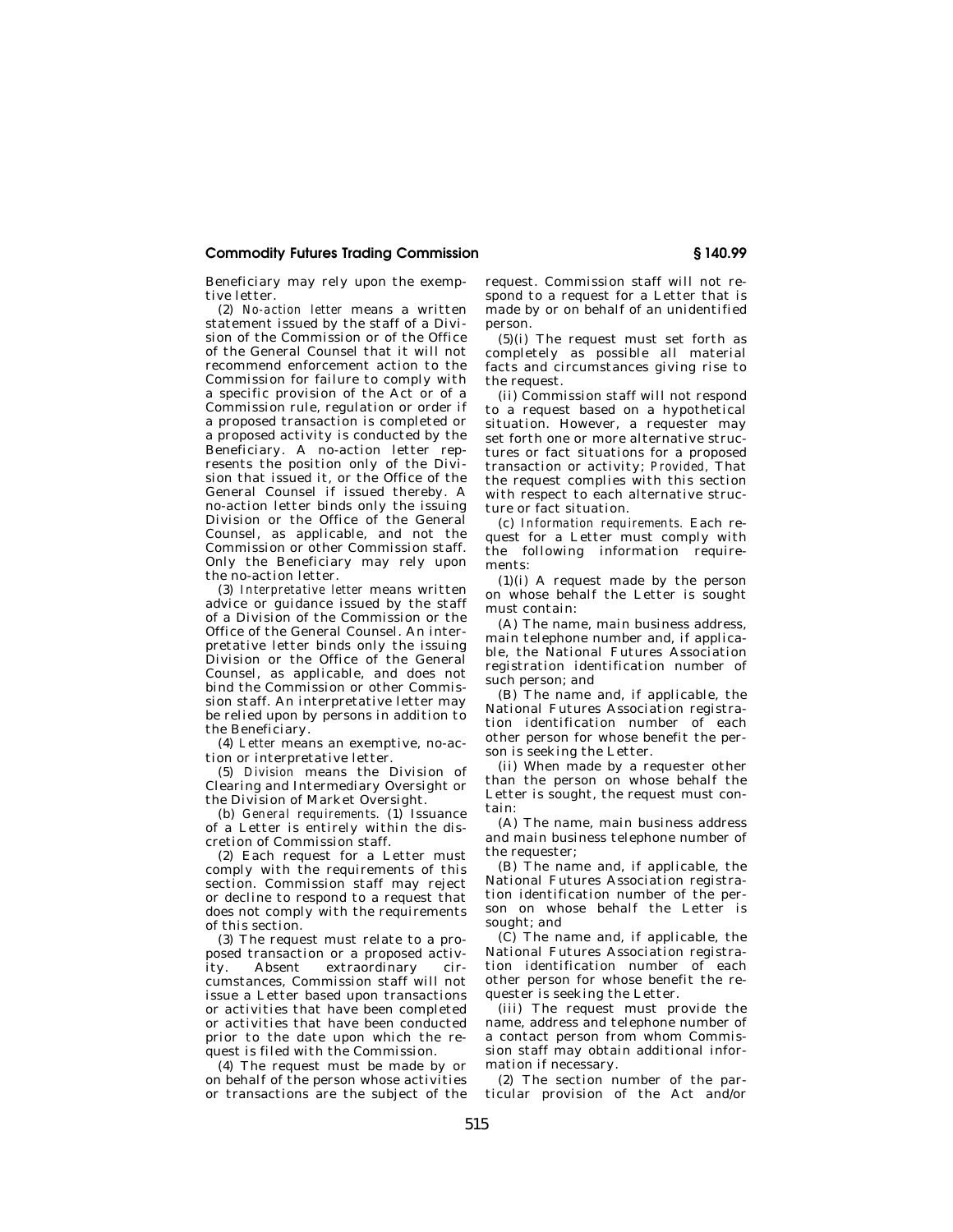Commission rules, regulations or orders to which the request relates must be set forth in the upper right-hand corner of the first page of the request. (3) The request must be accompanied

by:

(i) A certification by a person with knowledge of the facts that the material facts as represented in the request are true and complete. The following form of certification is sufficient for this purpose:

I hereby certify that the material facts set forth in the attached letter dated  $\frac{1}{\text{arc}}$  are true and complete to the best of my knowledge. (name and title)

and

(ii) An undertaking made by the person on whose behalf the Letter is sought or by that person's authorized representative that, if at any time prior to issuance of a Letter, any material representation made in the request ceases to be true and complete, the person who made the undertaking will ensure that Commission staff is informed promptly in writing of all materially changed facts and circumstances. If a material change in facts or circumstances occurs subsequent to issuance of a Letter, the person on whose behalf the Letter is sought (or that person's authorized representative at the time of the change) must promptly so inform Commission staff.

(4) The request must identify the type of relief requested and Letter sought and must clearly state why a Letter is needed. The request must identify all relevant legal and factual issues and discuss the legal and public policy bases supporting issuance of the Letter.

(5) The request must contain references to all relevant authorities, including applicable provisions of the Act, Commission rules, regulations and orders, judicial decisions, administrative decisions, relevant statutory interpretations and policy statements. Adverse authority must be cited and discussed.

(6) The request must identify prior publicly available Letters issued by .<br>Commission staff in response to circumstances similar to those surrounding the request (including adverse Letters), and must identify any

**§ 140.99 17 CFR Ch. I (4–1–10 Edition)** 

conditions imposed by prior Letters as prerequisites for the issuance of those Letters. Citation of a representative sample of prior Letters is sufficient where a comprehensive recitation of prior Letters on a given topic would be repetitious or would not assist the staff in considering the request.

(7) Requests may ask that, if the requested exemptive relief, no-action position or interpretative guidance is denied, the staff consider granting alternative relief or adopting an alternative position.

(d) *Filing requirements.* Each request for a Letter must comply with the following filing requirements:

(1) The request must be in writing and signed.

(2)  $\overrightarrow{A}$  request for a Letter relating to the provisions of the Act or the Commission's rules, regulations or orders governing designated contract markets, registered derivatives transaction execution facilities, exempt commercial markets, exempt boards of trade, the nature of particular transactions and whether they are exempt or excluded from being required to be traded on one of the foregoing entities, foreign trading terminals, hedging exemptions, and the reporting of market positions shall be filed with the Director, Division of Market Oversight, Commodity Futures Trading Commission, Three Lafayette Centre, 1155 21st Street, NW., Washington, DC 20581. A request for a Letter relating to all other provisions of the Act or Commission rules shall be filed with the Director, Division of Clearing and Intermediary Oversight Commodity Futures Trading Commission, Three Lafayette Centre, 1155 21st Street, NW., Washington, DC 20581. A request for a Letter relating to all other provisions of the Act or Commission rules shall be filed with the Director, Division of Clearing and Intermediary Oversight, Commodity Futures Trading Commission, Three Lafayette Centre, 1155 21st Street, NW., Washington, DC 20581. The request must be submitted electronically using the e-mail address *dmoletters@cftc.gov*  (for request filed with the Division of<br>Market Oversight), or Oversight), or *dcioletters@cftc.gov* (for requests filed with the Division of Clearing and Intermediary Oversight), as appropriate,